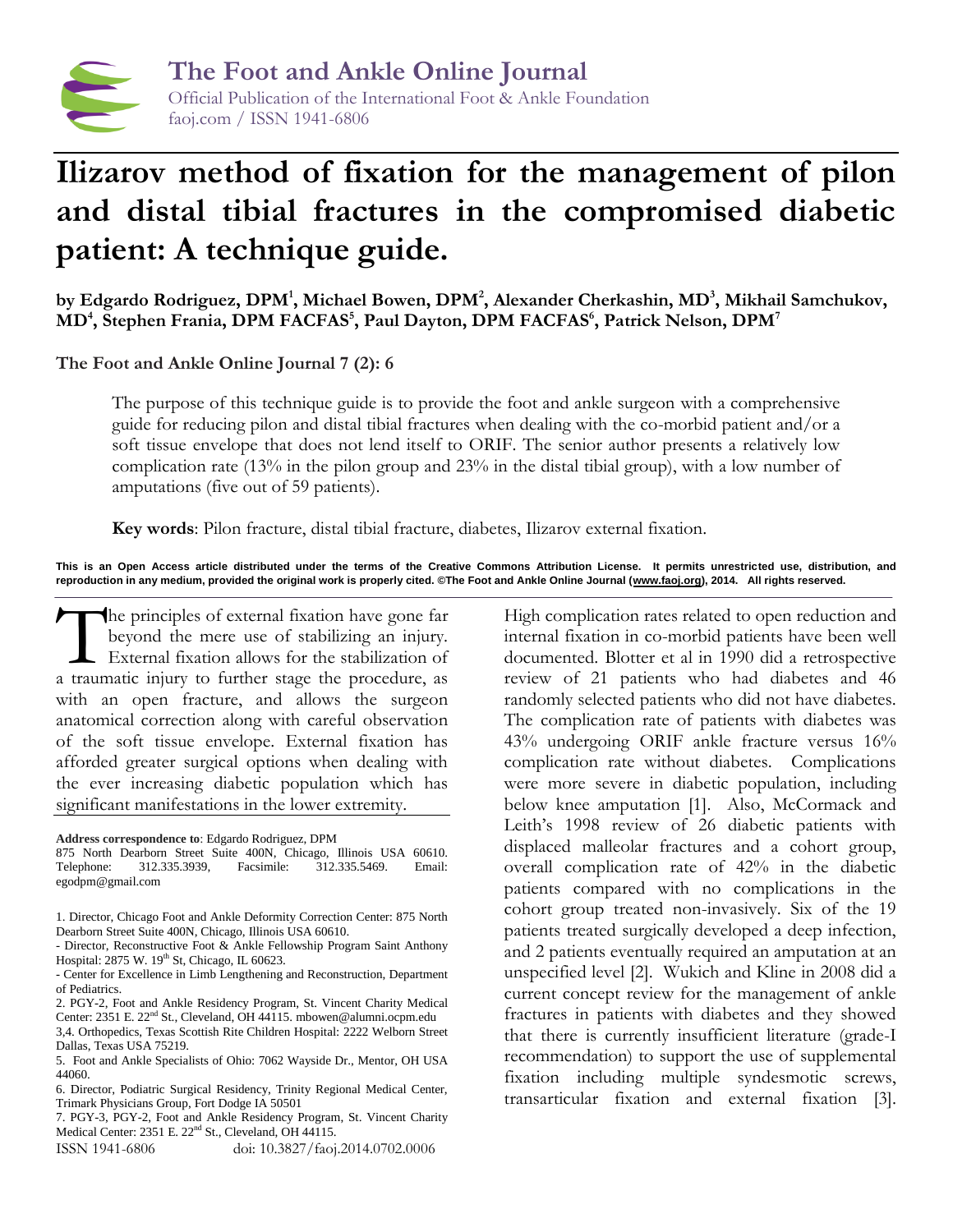

Figure 1 a. Pre-op AP radiographs (OTA 43-C2.2), b. Proper positioning of the patient with anatomical landmarks marked with skin marker. c. Distal third ring (c: floating ring) at the level of the fracture (a: proximal tibial ring, b: distal tibial ring, c: floating ring, d: foot support).



**Figure 2** a, b Placement of smooth wire with 20-25lbs hung to allow the fracture to distract.



Figure 3 Completion of the External Fixation device (tibial block, floating ring, and foot plate).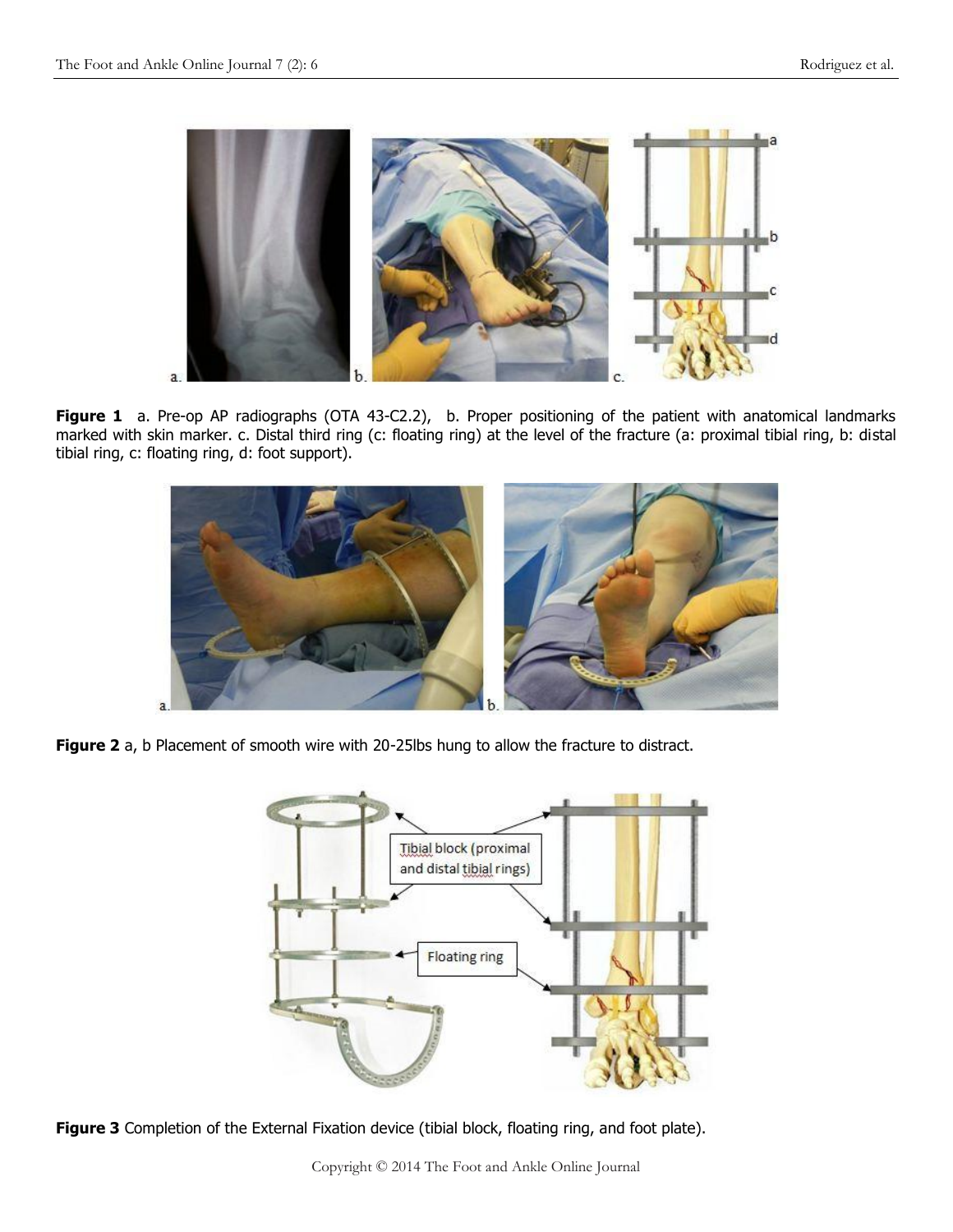One could make the argument that any incisions made on these already fragile soft tissue envelopes puts the patient at greater risk from the start of the surgery. This technique presents a no incisional approach and only if absolutely necessary the placement of percutaneous k-wires for additional support. The advantage of external fixation affords the patient earlier weight bearing which decreases the complications associated with the patient being bed bound and non-weight bearing.

#### **SURGICAL TECHNIQUE**

*Patient preparation:* Three standard x-ray views, which include the tibia and foot, should be available for planning prior to the procedure. CT scans with 3D reconstructions are very helpful to orient the surgical team to the positions of the fracture fragments. The patient is prepared for general or spinal anesthesia. Generally a tourniquet is not needed during the procedure.

*Patient positioning:* The patient is placed on the operating table in the supine position with the affected extremity elevated above the contralateral limb using radiolucent materials (blankets will suffice) and the foot hanging about  $2 - 3$  inches over edge of table (Figure 1). The extremity is then scrubbed and draped up to the level of the knee. Using fluoroscopy the fracture, the ankle, and the tibia are mapped for proper frame placement and for planning of ring size and rod lengths. The bottom ring of the tibial block should be placed just above the most proximal extent of the fracture.

*Axial traction:* Axial traction is an important component of this treatment method. Sustained gentle axial traction provides relaxation of contracted soft tissues and aids in reduction through ligamentotaxis. A smooth pin is driven lateral to medial through tuber of calcaneus parallel to that of the foot (Figure 2a,b). The pin should enter inferior to the peroneal tendons and exit inferior to the tarsal tunnel in a safe zone and a weight consisting of approximately 20-25lbs is then hung from the smooth wire to aid in reducing the fracture.

*Frame construction:* While the ankle is being distracted by the traction construct, the static circular external fixator should be built. The fixator will consist of a long double ring proximal tibial block, a floating ring at the level of the ankle joint (All nuts securing the floating ring to the threaded rods are loosened so the ring can be pushed up or down), and a foot plate (Figure 3). The frame is then checked in the frontal and sagittal planes (Figure 4).







**Figure 5** Placement of tibial block during axial traction by means of a smooth wire.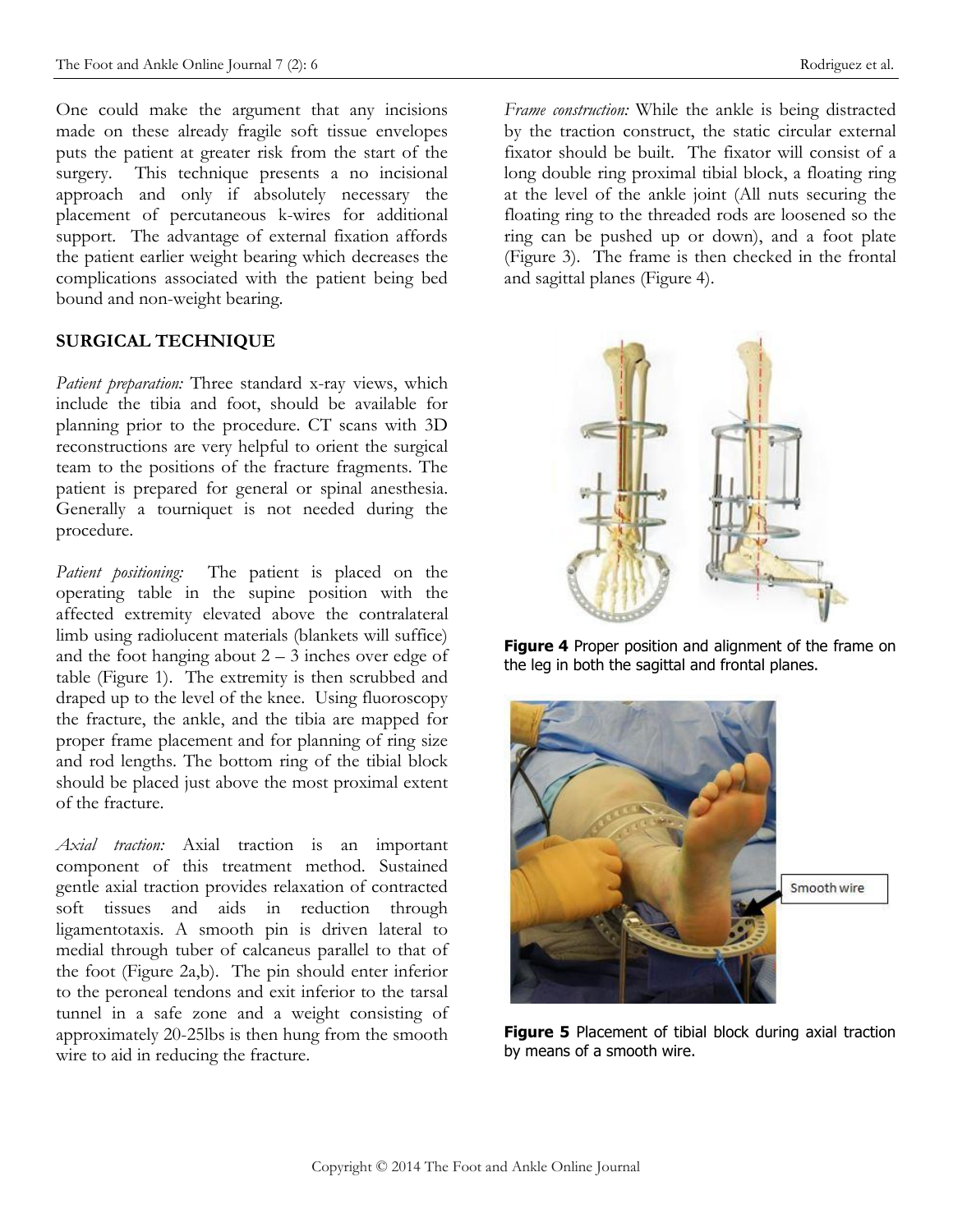

Figure 6 Reduction of fracture fragments via axial traction and ligamentotaxis and stabilized with temporary k-wire fixation.

*Recommended wire placement technique:* At least two wires per ring with wire angle between 30 and 60 degrees to augment anterior-posterior stability. One wire should be above the ring and one wire below and the wires twin tensioned. This step is then repeated at 60 degree angles from the first wires on each respective ring. The tibial block wires should be tightened and tensioned at this time. Wires exiting posteriorly should be tightened with the supplied wrench and anterior wires should be finger tightened and dual tension to 130kg.





**Figure 8** a: Placement of calcaneal smooth wires, b: Placement of midfoot olive wires.

The calcaneal wires will be dual tensioned to 90kg and then the forefoot wires will be dual tensioned to 90kg if smooth wires are used. If an olive wire across the midfoot is used, tension the opposite end of the wire (lateral) to 110kg. The foot plate is then connected to the tibial ring, bypassing the floating ring and is connected with two threaded rods (Figure 9).

Note that no wires will be attached to the floating ring at the ankle joint at this time.

Next, two smooth wires will then be placed through the posterior tuber of the calcaneus from medial to lateral at approximately 60 degrees from one another (Figure 8a). It is important not to compromise the tarsal tunnel or the peroneal tendons with these wires. Two smooth wires will then be placed across the forefoot, one from medial to lateral and the other from lateral to medial trying to grab the  $1<sup>st</sup>$  and  $5<sup>th</sup>$ rays with these wires. This can also be accomplished using an olive wire from medial to lateral with the olive being placed medial or across the midfoot (Figure 8b).

**Figure 7** a: A smooth wire is inserted from lateral to medial on the proximal tibial ring. b: The next wire is then inserted in the same fashion, parallel to the first wire on the distal tibial ring.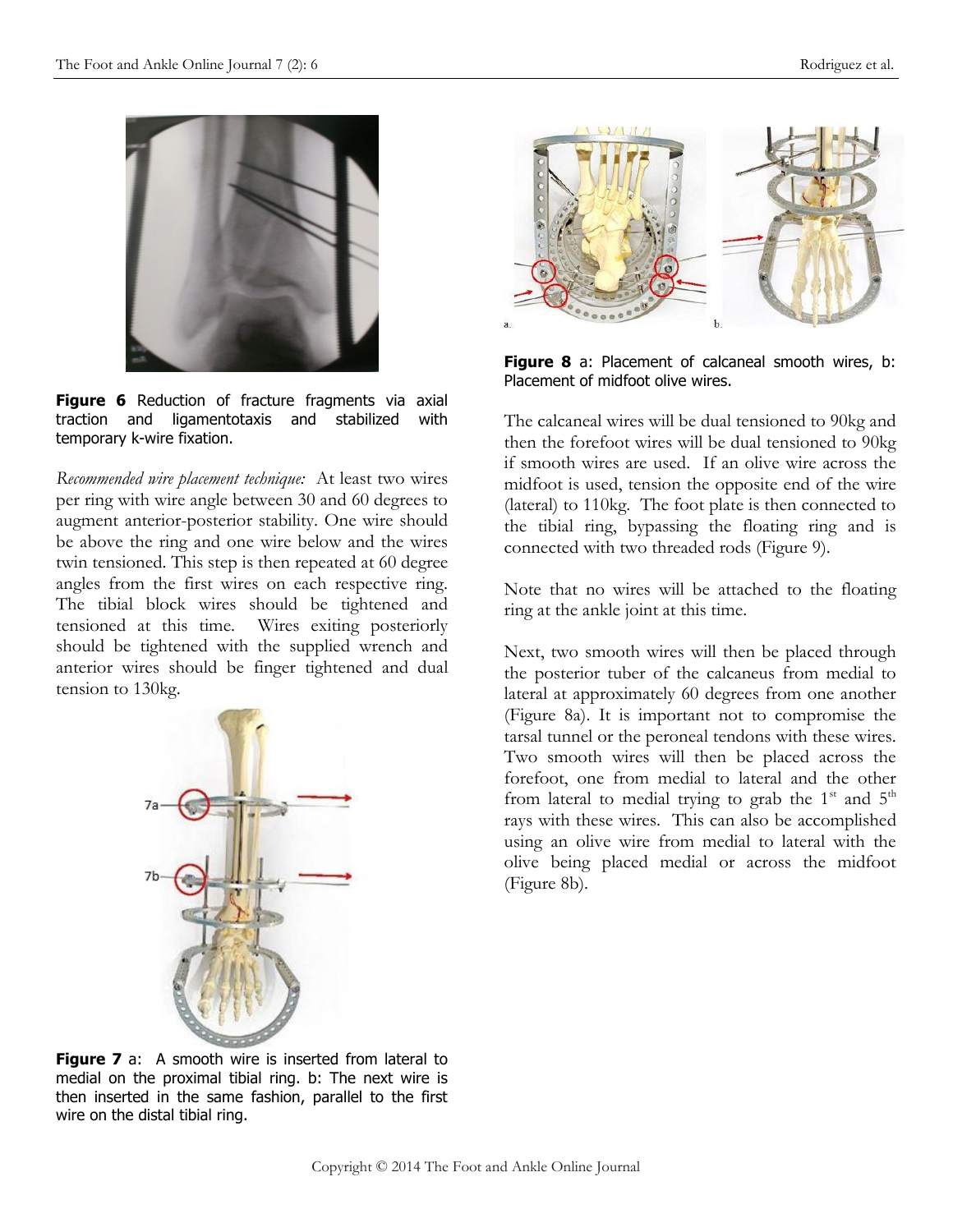

**Figure 9** Attachment of the foot plate to the tibial ring. Note that the floating ring is bypassed.

Once the static circular external fixator is securely applied the weights and smooth wire can be removed from the calcaneus. The ankle is then distracted and the fracture reduction is held in place via ligamentotaxis. To maintain distraction, the nuts are tightened to secure tibial block to the foot plate (Figure 10).



Figure 10 Distraction of the ankle joint is held into position by tightening of the anterior and posterior threaded rods.



**Figure 11** Adjustment of the floating ring. Position approximately 10mm above the ankle joint.

Next the medial tibial pilon reduction wire is inserted. Drive an olive wire from medial to lateral on the floating ring (the olive on the medial side of the tibia) approximately 1-2 cm superior to the ankle joint. Connection posts will be needed for the lateral side. This will allow stabilization of the largest tibial pilon fragment (Figure 12a). Tension the opposite end of the wire to 110kg.



**Figure 12 a** Reduction of medial tibial pilon fragment with olive wire placement.

Next the medial malleolar fragment is reduced. An olive wire is driven from distal medial at the tip of the medial malleolus to proximal lateral through the tibia. The wire is cut flush at the olive/wire interface and buried under the skin as to reduce the fragment (Figure 12b). This wire is then attached to the distal tibia ring (normally requiring post to reach the wire) and tensioned from the lateral side to 90kg.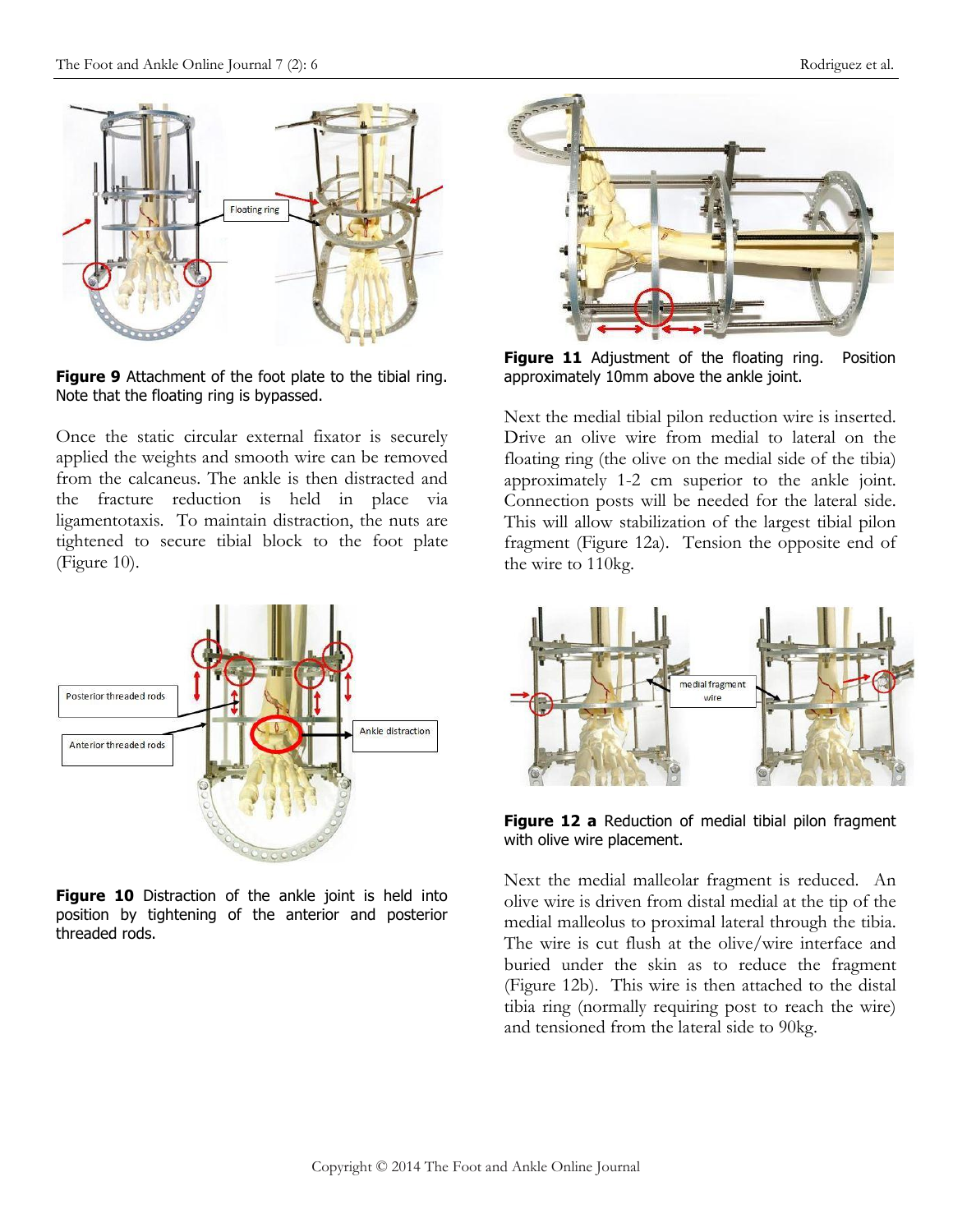

**Figure 12b** Reduction olive wire for medial malleolar fracture fragment.

Next the lateral tibial pilon fragment is reduced. An olive wire is driven from distal lateral to proximal medial through the fibula and tibia (again the olive remains on the lateral side) approximately 1-2 cm superior to the ankle joint. The distal end of the wire is then connected to the floating ring and tensioned to 110kg (Figure 12c).



**Figure 12c** Reduction of the lateral tibial fragment.

The final reduction is then checked under fluoroscopy. The ankle joint distraction is then released, by loosening the proximal nuts on the anterior connection rods and the distal nuts on the two posterior threaded rods (Figure 13).



**Figure 13** Decreasing the ankle joint distraction.

The distal floating ring is then attached to the doublering block with two anterior 115mm threaded rods. The foot support can then be re-inverted to allow immediate weight bearing post operatively. We choose to use smooth wires instead of threaded half pins on the tibial block (Figure 14).



**Figure 14** Final frame construct. Half pins in the tibial block are substituted for smooth wires as indicated in the initial steps.

The leg/foot and fixator are then cleansed with hydrogen peroxide. If need be, negative pressure wound therapy can be applied or any other wound products as you deem appropriate. If there no open wounds in the skin then all wires are dressed with gauze sponges soaked in 70% isopropyl alcohol. Kerlix fluffs are packed around the fixator. The fixator is then wrapped in three 6-inch ace wraps.

Adjunct procedure: To help aid in post-op analgesia a popliteal block can be performed either before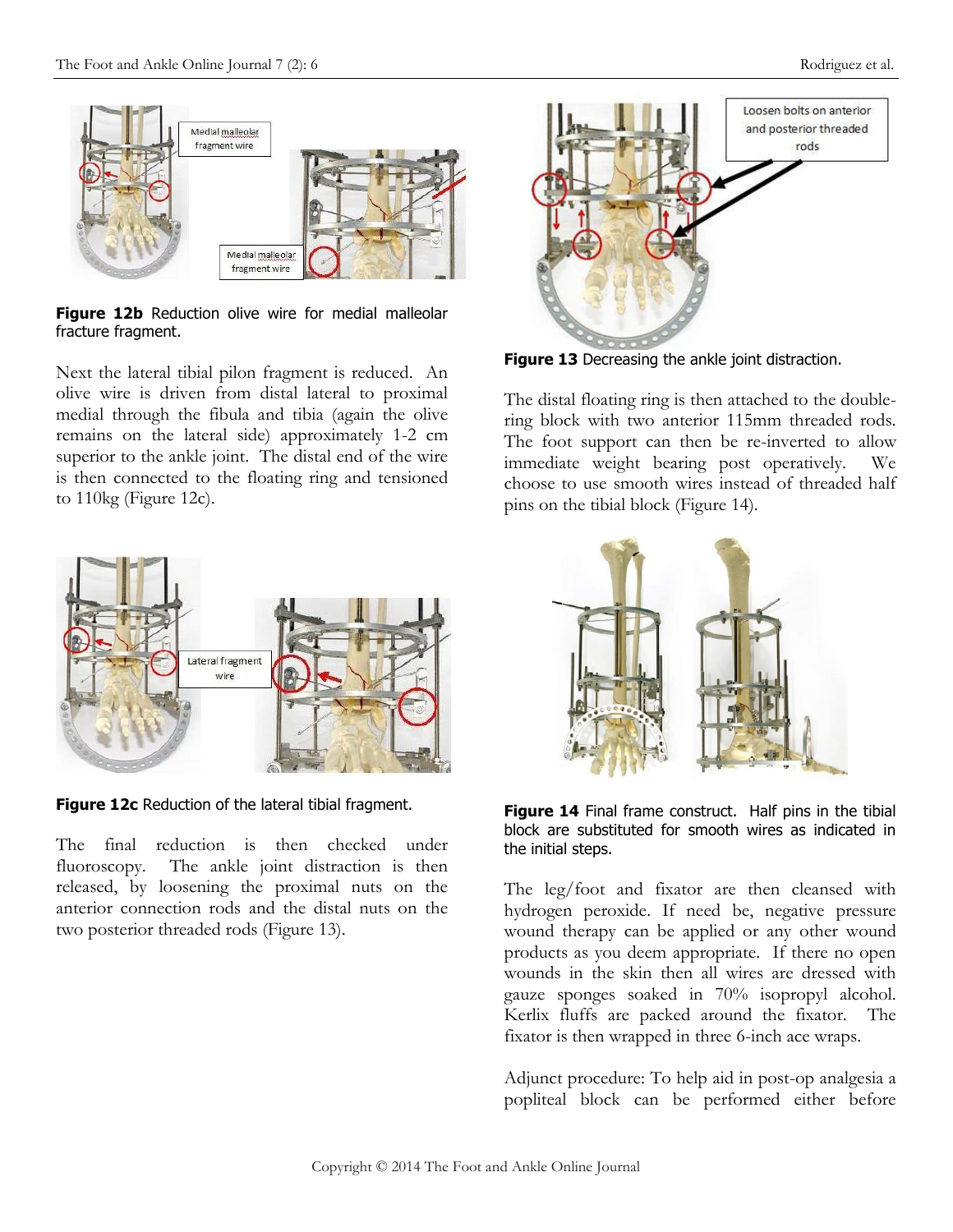induction of general anesthesia or immediately postop while the patient is still on the operating table.

*Tips and Pearls:* It is imperative to release the ankle joint distraction at the end of the case as to not cause tibial nerve neuropraxia. Avoid the use of half pins in metaphyseal or cancellous bone.

To prevent burning of the skin, the wires should always be moist before entry into the skin (wet gauze with isopropyl alcohol can be used for this) and the drill should be pulsed during insertion of the wire.

# **POST-OP PROTOCOL**

### *Weight-Bearing Status:*

- Patients are normally allowed to WB 20-30% on  $\bullet$ the limb with the external fixation device. This is actually encouraged as this promotes callus formation and bone healing.
- Patients are normally discharged with either  $\bullet$ crutches or a walker for assistance with ambulation. Walkers are preferred.
- Patient needs to be seen by physical therapy prior  $\bullet$ or discharge for gait training and use of assistances devices. Patients should not be discharged prior to completing all physical therapy requirements.

## *Dressing:*

- Original dressing not to be changed for 12-14  $\bullet$ days
- Ex-Fix to be sprayed with alcohol, pins cleaned, and sterile 4x4's placed around each wire at initial bandage change by resident/doctor.
- After initial bandage change then patient can start daily cleaning of frame themselves. This will consist of spraying frame/wires daily with alcohol. Patients are instructed to not touch wires or remove scabs/crust. 4x4's no longer need to be placed around wires unless the patient is diabetic, the wire has discharge, or if an animal is present in home.
- Once all wires are dry and stable the patient can start cleaning frame at about every 3 days.
- Once all wires are dry and stable the patient is allowed to shower/bath, whirlpool, swimming

pool with spray application of alcohol immediately after.

- Frame needs to be covered at all times (except when in water) with ACE wraps or cloth bag that can be tied at the top.
- Roll of Kerlix to be placed between frame and leg in areas of swelling or when the frame is nearing the skin.
- Foot pad can be made with blue towels or ABD pads and incorporated into dressing for WB assistance
- Entire frame to be wrapped in ACE Bandage (Normally takes three rolls of 6 inch ACE)

## *Warning Signs:*

- If the patient is concerned about pin tract infection (redness, swelling, pain, discharge) give them a prescription for oral antibiotics and see them in the office within 24 hours. Also, it is okay to give a patient a prescription for an antibiotic ahead of time and tell them to begin taking the medication if the above signs/symptoms occur and to contact office within 24 hours to make appointment.
- Superficial erythema and drainage around a wire is normally due to a loose or unstable wire (not due to infection) this can be resolved by tightening the wire with the "Russian Technique". This technique involves applying a wrench to the top part of the bolt (the one in which the wire is passing through) and applying a wrench to the nut below this bolt. Next, tighten the bottom nut. While holding the bottom wrench in place, tighten the top bolt between a quarter and half a turn, depending on how lose the wire is.
- Painful wires are normally a sign of loose unstable wire or because of high tension on the skin. This can be resolved by tightening the wire and by releasing the skin around the wire with a # 11 blade. This is performed quickly and normally does not require anesthesia
- Granulomas are common around wires and after the ex-fix are removed. These can be resolved with a silver nitrate stick.
- Superficial infections are normally cared for with oral antibiotics; however, deep or un-resolving infections should be admitted for IV antibiotics to prevent osteomyelitis.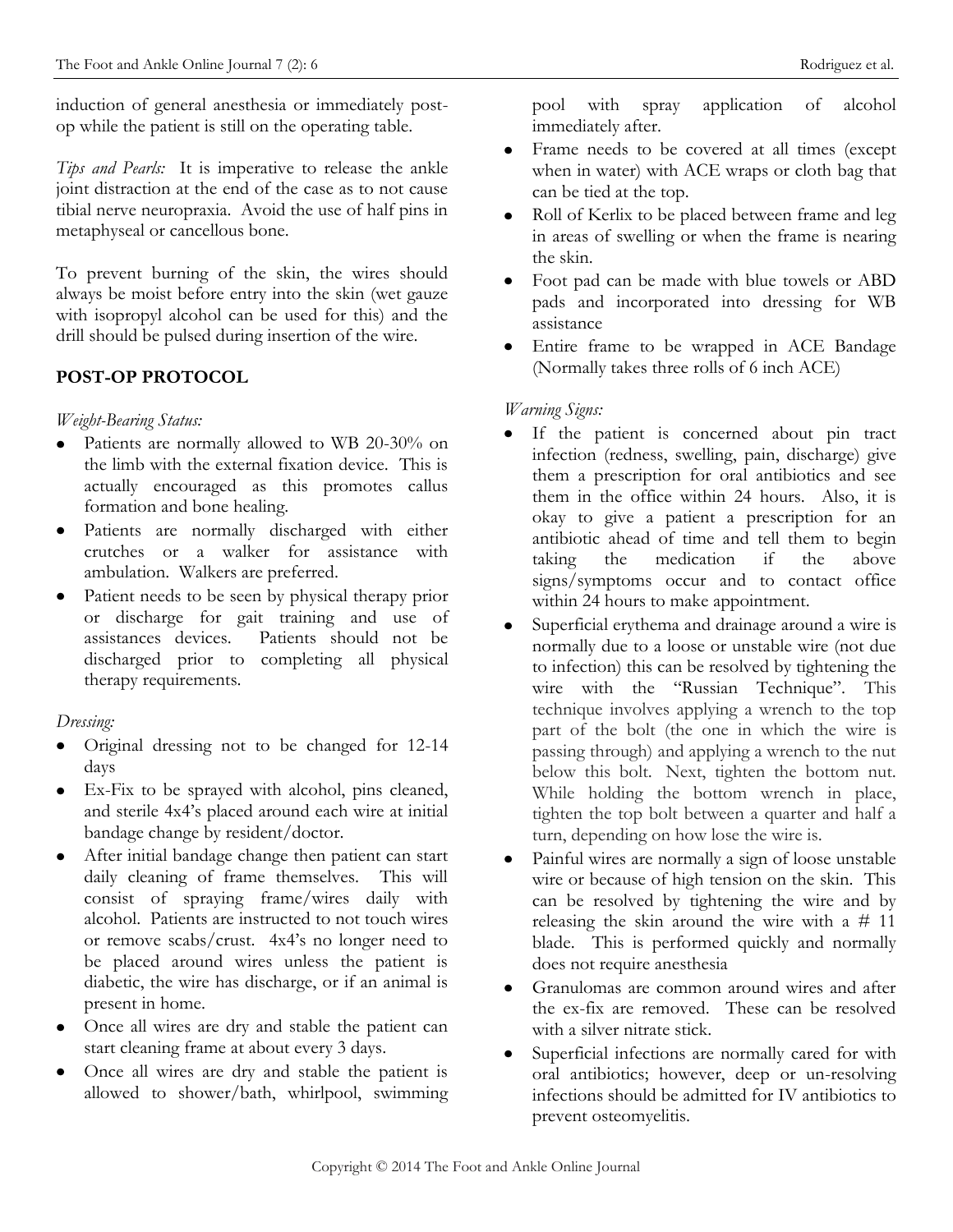#### *Antibiotics:*

- Augmentin 875 mg 1 tab PO BID x 14 days  $\bullet$ (broad spectrum, commonly used)
- Cipro 500 mg 1 tab PO BID/Clindamycin 300  $\bullet$ mg 1 tab PO QID Combo (for PNC allergy)
- Zyvox 600 mg 1 tab PO q12h  $\bullet$

# *Post-Op Pain:*

- Outpatients and patients at discharge should be placed on Tylenol # 3 1-2 tabs PO q4-6h
- While in the hospital it is okay to use whatever is  $\bullet$ needed for post-op pain relief however upon discharge they should be switched to Tylenol  $# 3$ . Normally post-ops that get admitted will be placed on PCA per anesthesia with either Norco 10/325 or Vicodin ES. Titrated off PCA then titrated down to Tylenol #3 then discharged. Post-ops are normally discharged on post-op day  $# 2.$
- Never use Toradol, this inhibits bone healing.  $\bullet$ Ask the anesthesiologist to not use Toradol at the end of cases, if orthopedic work was performed.

## *Removal of Ex-Fix:*

Removal of circular external fixator is determined by a CT scan to confirm fusion or bone regeneration.

## *Cleaning Solution:*

- Daily/Home/Clinic cleaning 70% Isopropyl  $\bullet$ alcohol.
- O.R. Scrub Spray Mixture of the following:
	- 50% Hibiclens 4% (Chlorhexidine)
	- 45% Isopropyl Alcohol 70%
	- 5% Hydrogen Peroxide

# **CASE PRESENTATION**

This is a case of a 55-year-old female with a past medical history of non-insulin diabetes, peripheral arterial disease and asthma presented one hour after being involved in an MVA. Radiographs were obtained of the left ankle (Figure 15). There was an intra-articular fracture of the tibial plafond with impaction of the articular cartilage as well as comminution of the tibial dia-metaphyseal region (OTA classification 43-C1).

*Treatment Stage 1:* Patient underwent closed reduction with application of posterior splint (Figure 15).



**Figure 15** Closed, displaced, intra-articular tibial plafond fracture left ankle.

Physical examination revealed isolated trauma to the left lower extremity. Brisk CFT to digits, with significant edema and ecchymosis to left ankle. No open fracture visualized, no tenting of the skin.

*Treatment Stage 2:* Patient underwent the previous discussed surgical technique with application of external fixator (Figures 16, 17).



Figure 16 a. Application of smooth wire and half ring about the calcaneus. b. Intra-op fluroscopy pictures of the reduction via ligamentotaxis, revealing anatomic alignment of the tibial plafond.